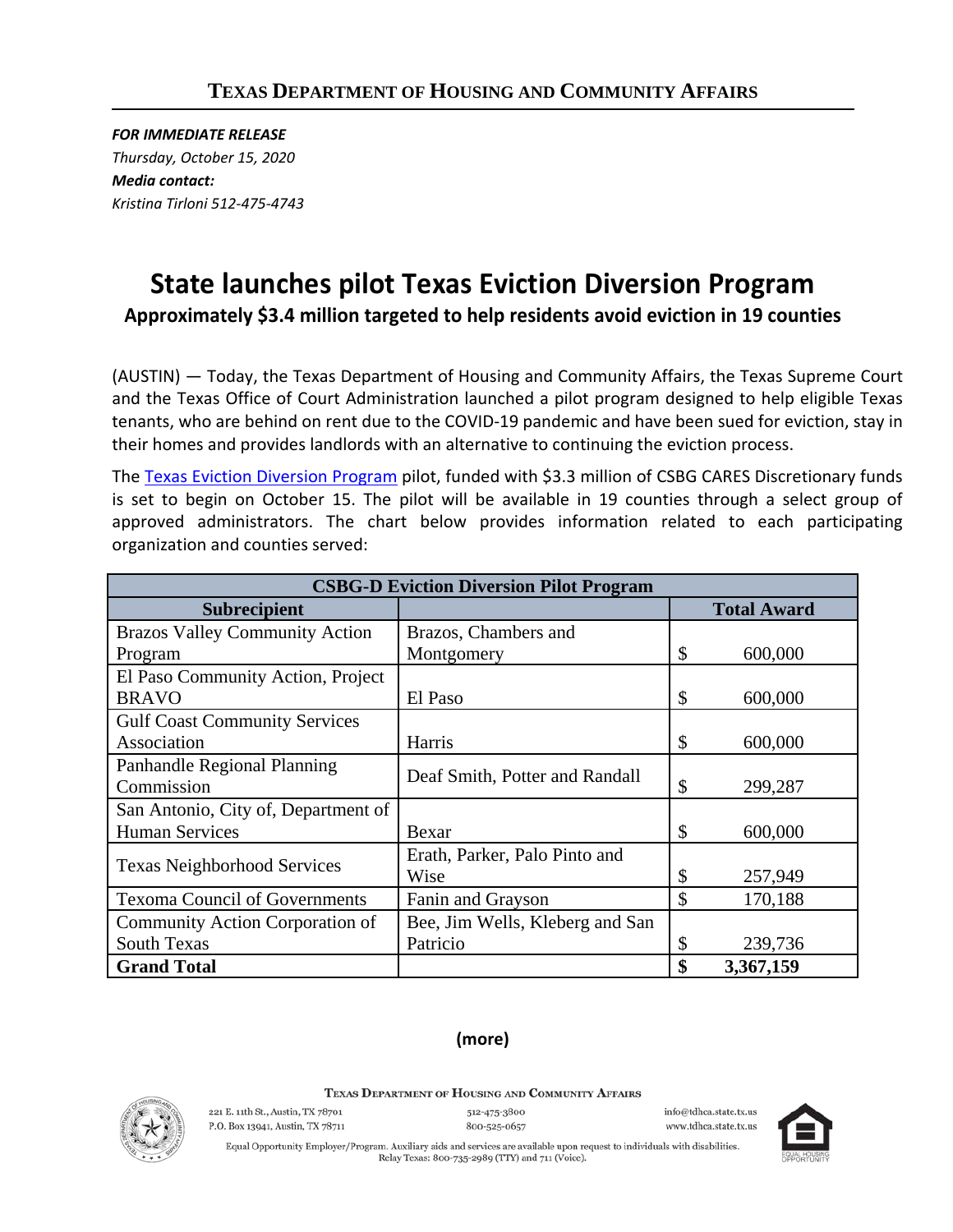## Under a recent Texas Supreme Court Emergency Order,

[www.txcourts.gov/media/1449812/209113.pdf,](http://www.txcourts.gov/media/1449812/209113.pdf) courts handling eviction trials in these pilot counties will ask the parties (the tenant and the landlord) whether they are interested in participating in the Eviction Diversion Program. If both parties express an interest, the court will pause the eviction action for 60 days to allow the parties to see if the tenant is qualified to receive this special eviction diversion rental assistance. If qualified, a lump sum payment will be made to the landlord for past-due rent in exchange for the forgiving of any late fees and allowing the tenants to remain in their homes, with the final result being the dismissal of the eviction case.

An acute example of the need for this program is evidenced by the more than 10,171 eviction cases filed in Harris County alone since the beginning of March, almost all coming after federal and local eviction moratoriums were lifted, per January Advisors, a data science firm located in Houston. The Office of Court Administration estimates that more than 75,000 eviction cases would have been filed during the moratorium period. Once eviction moratoriums expire in places such as Travis, Tarrant, and Dallas counties, and the CDC moratorium expires at the end of the year, evictions across the state are expected to rise without additional rental assistance.

"The Texas Eviction Diversion Program serves as an integral part of the state's abilities to help overcome the financial stress the COVID-19 pandemic has caused for many families," said TDHCA Executive Director Bobby Wilkinson. "We, along with our partners at the Texas Supreme Court and OCA, share in the honor of providing this needed assistance to keep families housed and help rental property owners remain financially sound."

"Judges across Texas have a duty to ensure that justice is delivered in a timely, fair, and impartial way. In times like these, sometimes that means that we search for creative ways to meet the needs of landlords and tenants," said Texas Supreme Court Chief Justice Nathan L. Hecht. "The Texas Judiciary is happy to work with the Texas Department of Housing and Community Affairs to provide a way for tenants to stay in their homes and ensure that landlords are made whole."

"The Texas Eviction Diversion Program will help courts deal with the anticipated deluge of eviction filings by reducing filings and diverting cases to an agreeable solution. Courts have worked hard to maintain access to justice during the pandemic, but we anticipate difficulty with timely handling the large number of eviction cases likely to be filed soon," said David Slayton, Administrative Director of the Texas Office of Court Administration. "The program launching today will permit courts to focus on those cases that need the most attention and ensure that landlords and tenants are able to resolve their issues timely."

The results of the pilot TEDP will help inform improvements to the TEDP program when it expands to provide statewide coverage. When expanded, the program will be funded by the Community Development Block Grant CARES Act funds. TDHCA anticipates the full program to be available in additional larger metropolitan areas by the end of the year, and the remainder of the state in early 2021.

**(more)**